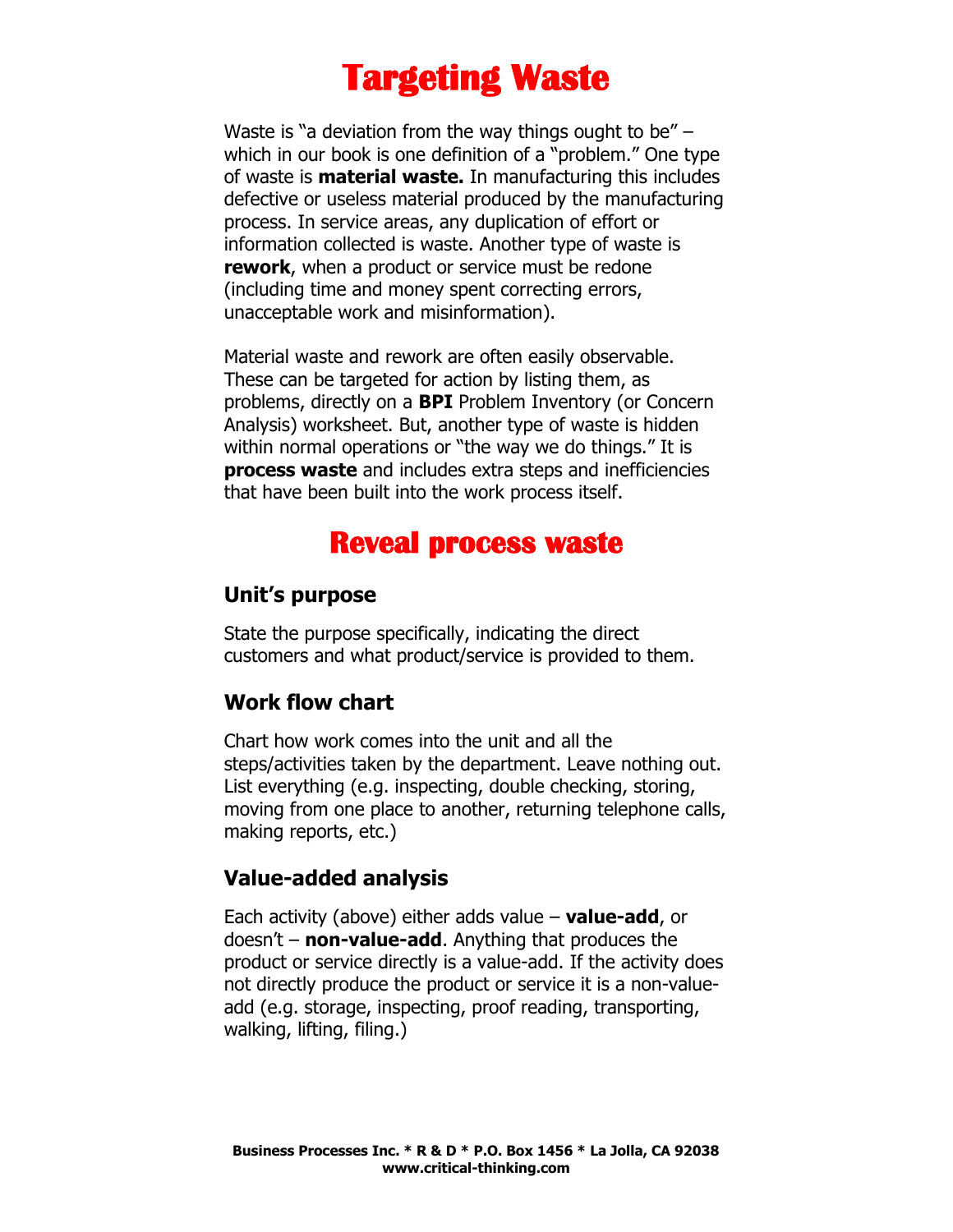# **Targeting Waste**

#### **Work flow deviations**

All non-value-adds are targeted as deviations to be listed on a Problem Inventory work sheet. Remember "storing" or "waiting" are non-value-added activities. So, don't overlook work flow pinch points – those places where work stacks up because it can't handle the amount of work being pushed through the system. You should also be aware of value-adds that take too long. These should be listed with the nonvalue-adds as deviations on the Problem Inventory list.

### **Hidden problems**

Effort spent producing goods or services that the customer doesn't want are another source of waste. So, a real effort should be made to understand what is needed from the point of view of the customer. This is not a one-time activity. Make sure the unit has a procedure that includes the customers in the problem identification loop. Also, enlist the help of suppliers. There may be procedures that interfere with their ability to meet what the unit needs.

## **Outside the unit**

Waste that does not directly affect the unit or its customers should also be identified. It takes work to produce anything, including waste. Finding places where efforts are being wasted provides valuable feedback to the organization.

## **Sources of work complications**

Work processes become complicated and inefficient when decision-makers use "muddled action" (trial and error) instead of "corrective action" (addressing the root cause). To maintain and improve processes, decisions should only be made when the true causes of problems are known. Also, be aware that "interim actions" create work complications. They should only be allowed to exist for a brief period of time – just long enough that the cause of a problem can be verified and effective corrective action implemented.

## **Critical thinking collaboration**

The "Targeting Waste" procedure outlined in this article is a good place to start to clean up the debris of past decisions. In the long run, using critical thinking tools to uncover root